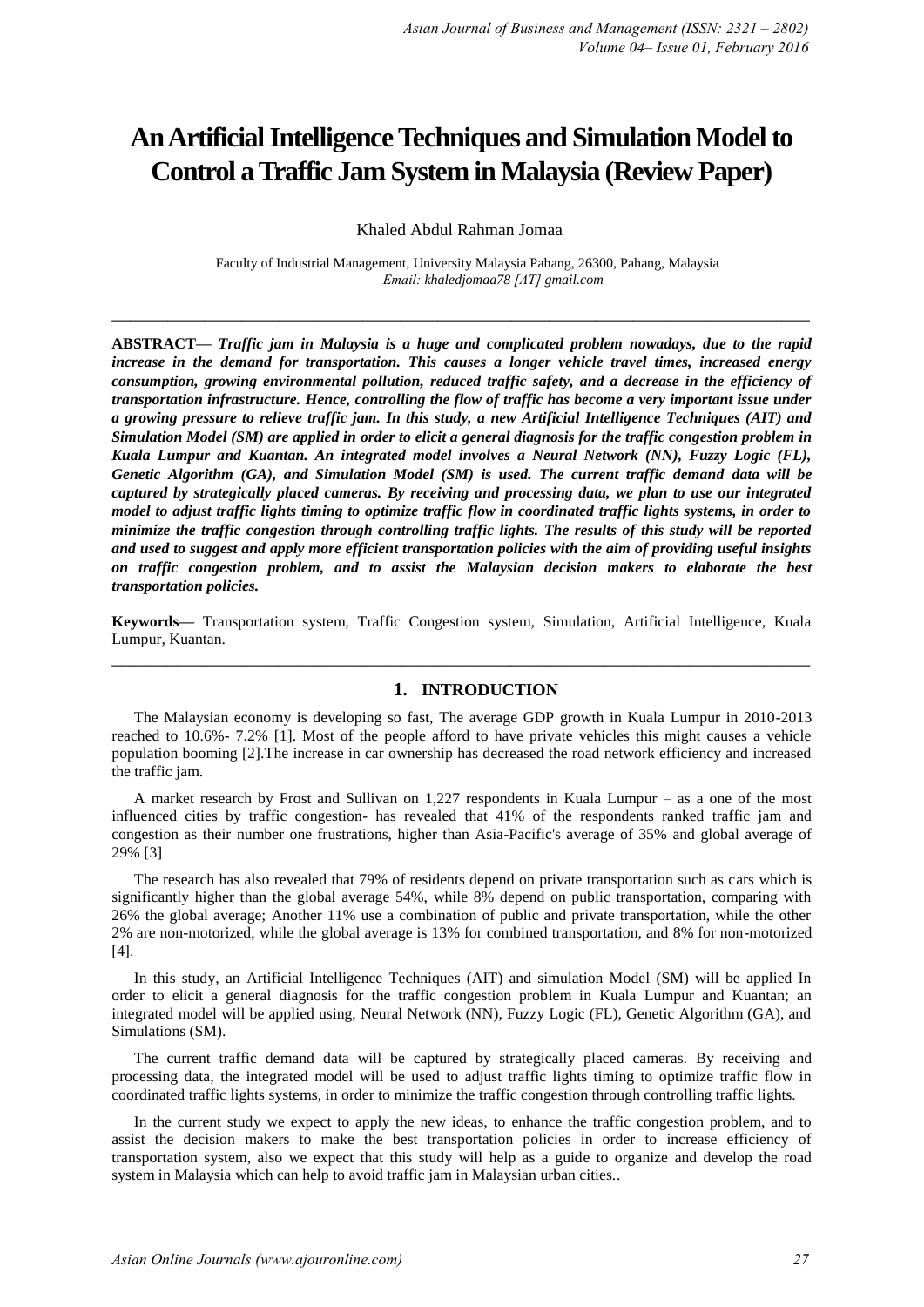# **2. PROBLEM STATEMENT**

The main problems which influence the efficiency of transportation in Malaysia are:

- High population growth, the majority of people is using private transportation which may increase traffic congestion **Figure 1**.
- Wasting time of motorists and passengers, because of traffic congestion, which may result in late arrival to all business activities, causing in lost business, or other personal losses.
- Lack of intelligent traffic light in most of urban arias, and lack of good control system for traffic congestion.

The previous problems make the traffic congestion get worse and more complicated in Malaysia.



Source: Google Maps

.

**Figure 1:** The road net-work in Kuala Lumpur

#### **3. THE OBJECTIVES OF THIS STUDY**

According to the importance of developing transportation system in as developed country as Malaysia, it is very important to analyze such an activity, in order to find strengths and weaknesses, and to find the best policies that improve the performance and quality of local transport services.

The current study aims to a chive the follows objectives:

- a) To identify the traffic congestion problem in Kuala Lumpur and Kuantan.
- b) To develop an artificial inelegance techniques in order to solve traffic jam problem.

c) To design an efficient modern at road system in Malaysia, through setting and using a strategically placed observation cameras for collecting an actual traffic data, in order to elaborate an Intelligent Traffic light System.

#### **4. SCOPE**

Kuala Lumpur city and Kuantan city are chosen as the study area for assessing the traffic congestion, Kuala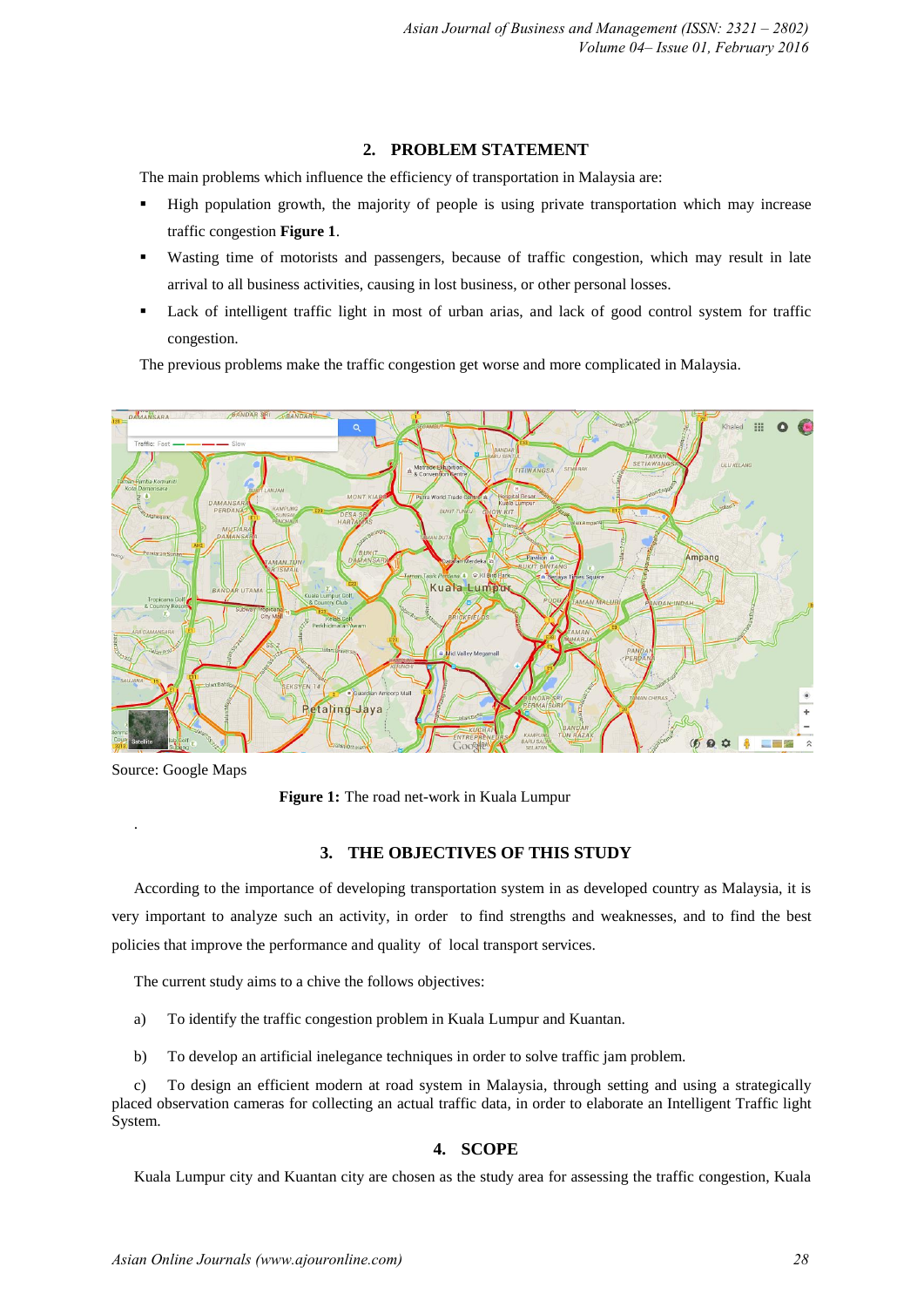Lumpur is considered as the most affected area by traffic congestion Figure 1 is depicting the road net-work of Kuala Lumpur, which provides data about real time road congestion right on the map. Red color shows bloc way, yellow color shows slow moving, and green color shows smooth flowing.

#### **5. LITERATURE REVIEW**

An intelligent traffic light system based on fuzzy logic technology was designed by [5], in order to solve the problems of road traffic congestion in large cities in Nigeria, through monitoring and controlling traffic lights. The authors used Java software for building the simulated version of the traffic control system, the results shows that the system applied provided better performance in terms of total waiting time as well as total moving time. [5] used an edge detection techniques as a one of image processing technique to find traffic density, the method can be applied in MATLAB for regulating traffic light control system based on traffic density, to save the time and to reduce operating cost.

 A new approach using Programmable Logic Controller (PLC) technology was proposed by [6], in order to reduce the heavy traffic and congestion on the road, the authors tried to measure the traffic density by counting the number of vehicles in each lane and their weight using weight sensors whose output be fed to PLC which control the traffic diversion, according to this approach, the heavy vehicles take a deferent line than the light vehicles.

A novel traffic signal controller proposed by [7] using Fuzzy logic, two fuzzy layers was used for signalizing the roundabout, in order to improve real-tameness, and to smooth the traffic flows and to avoid traffic jam.

A novel methodology was described by [8] in order to design an inelegant traffic light control system, using image mosaic based design methodology. The data is collected from several CCTV cameras and integrated to match the test image and reference image whose result manipulates the timing of green signal and red signal using decision making algorithm. The approach presented in the previous paper might be very beneficial, as it provides an actual data about traffic density, especially at peak hours. [9] used an Intelligent cameras which connected for capturing real-time traffic flow images of each direction, authors used an intelligent traffic light control algorithm to adjust the traffic light automatically according to the changes of traffic flow in different directions.

[10] used an image processing which measure the traffic density on the road; the cyclic time of the traffic light signals is decided according to the traffic density measurements, the authors used also fuzzy based controller in order to control traffic light timing.

A radio frequency identification (RFID) technique used by [11] to identify the traffic congestion through detecting the velocity of vehicles, and then to control the traffic signal through increasing or decreasing the green signal time due to traffic jam volume.

A telemetry system to monitor and control traffic light intersections in Ghana was presented by [12], the authors used loop detectors to collect data, the data used by traffic light controller, to control traffic light timing.

A mathematical model has been developed representing the traffic control stochastic environment [13]. The authors determined the optimum/near optimal traffic signal timing values through the application of a genetic algorithm that feeds these values into a developed simulation model to obtain the corresponding queuing parameters. The generated signal timings significantly enhance the traffic performance and alleviate the choke points over a multiple-junction urban network. The authors applied the development approach on a network consisting of two consecutive junctions in Alexandria, Egypt using actual field data. The optimization results show that the proposed model can improve the queuing parameters of the vehicular flow.

In the current study we will try to produce a comprehensive study using unique integrated model including: Neural Network (NN), Genetic Algorithm (GA) Method, fuzzy Logic (FL) and Simulations (SMs), in order to investigate and to solve the traffic congestion problem in Kuala Lumpur and Kuantan, which might be helpful for Malaysian decision makers to put in place a sustainable transportation policy.

## **6. ANALYTICAL METHODOLOGY**

In this study, both analytical and quantitative approaches are utilized. The analytical approach is utilized to analyze the performance of the Malaysian traffic system. The quantitative approach is used within an integrated transportation model framework utilizing the Artificial Intelligence Techniques and Simulation Model.

## *6.1 Artificial Intelligence (AI)*

Artificial intelligence (AI) methods have been frequently employed to solve complicated control and. A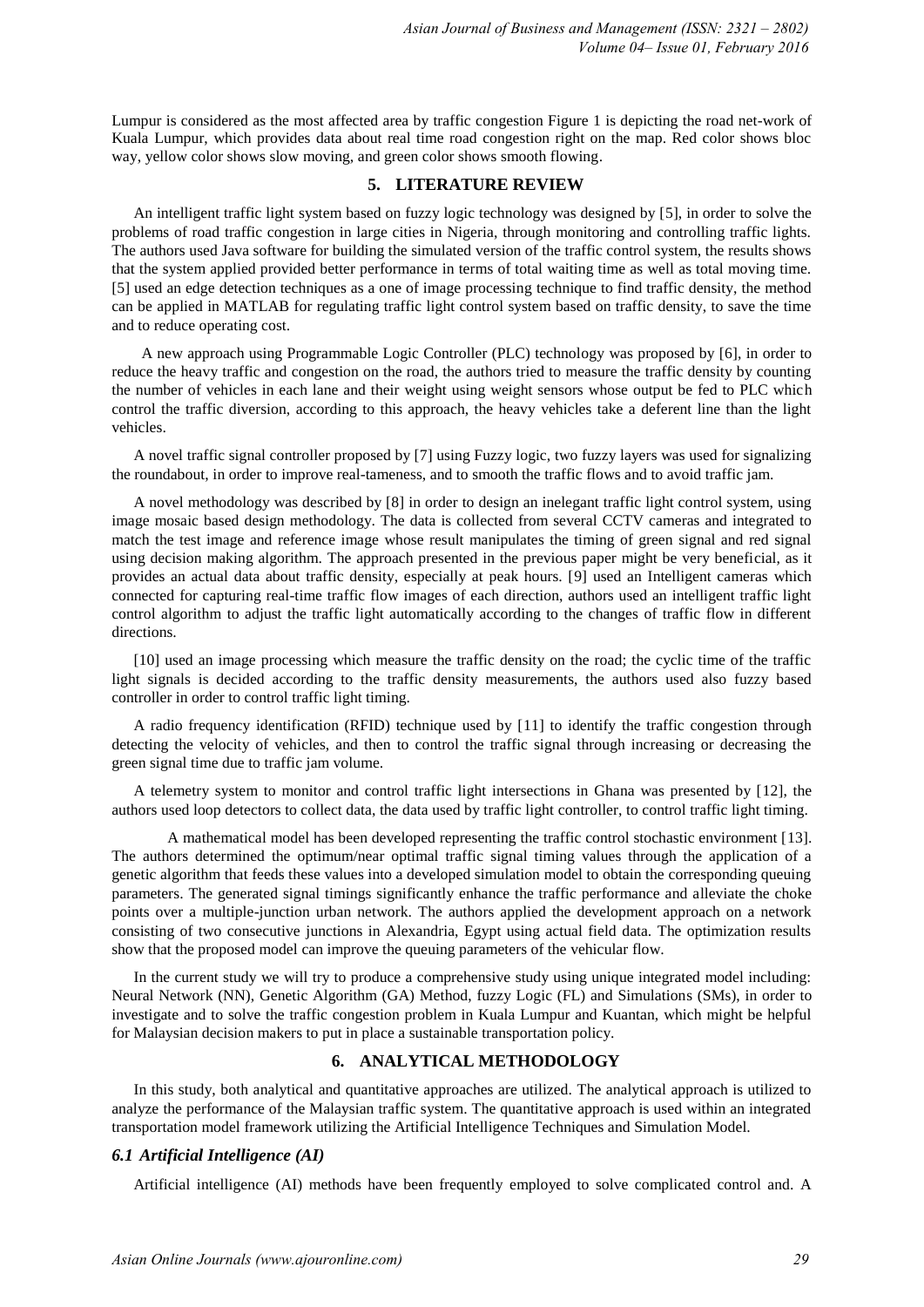wide range of AI methods have been introduced into this area to develop innovative traffic control strategies and fine tune signal timing plans and parameters. These AI applications can be summarized into the following three categories and detailed in the remaining of this study: neural networks (NN), fuzzy systems (FS), and Genetic Algorithm (GA). An introduction to these AI methods is given below **Figure 2**.

## *6.1.1 Genetic Algorithm (GA)*

Genetic Algorithm is an evolutionary algorithm. Some researchers have used GAs to improve traffic light configurations. a new architecture for the optimization of traffic light cycles in a traffic network has been presented by [14]. The model is based on three basic design items: the use of genetic algorithms as an optimization technique, the use of cellular automata simulators within the evaluation function, and the use of a cluster as a parallel execution environment for this architecture. [15] presented a feasible methodology to determine whether or not it is useful to use traffic signals within round a bouts .they have simulated a generic traffic circle including a set of traffic signals placed in it using Genetic Algorithm (GA). The number of traffic signals contained in the traffic circle under study is supposed to be "N Stages"; the chromosome encoding consists of the state of every traffic light, at every step of the fixed period. There are allowed only two possible states: Red encoded as '1' – and Intermittent Yellow – encoded as '0'. This have been set like this in order to simulate two real world traffic control commands: 'Stop' (Red Light) and 'Pass with caution' (Intermittent Yellow). The initial population of the GA is created randomly.

Every generation a reduced group of individuals, in this study the best two individuals have been selected.

Standard Two Point Crossover operators have been used. At random points – for a pair of parent chromosomes – it selected two random points, cuts them at these positions into three pieces and then interchanges the central chunk. When an individual is chosen to be mutated – according to the mutation probability – the value stored at a randomly chosen position of its chromosome is changed.

In this study a single variable sampled from the traffic simulation has been used as fitness function: the number of vehicles that left the network during the traffic simulation carried out.

## *6.1.2 Fuzzy sets / logic*

Fuzzy logic is widely used in a machine control. Although alternative approaches such as genetic algorithms and neural networks can perform just as well as fuzzy logic in many cases, fuzzy logic has the advantage that the solution to the problem can be cast in terms that human operators can understand, so that their experience can be used in the design of the controller. This makes it easier to mechanize tasks that are already successfully performed by humans.

Fuzzy control systems include input values in terms of logical variables that take on continuous values between 0 and 1 based on fuzzy logic.. In general, many theoretical papers on control of traffic systems using fuzzy statements have been published, [16]described the design of a fuzzy traffic light controller at the intersection of two streets that changes cycle time depending upon the densities of cars behind green and red lights and the current cycle time. A fuzzy model of the system has been built and tested to predict the behavior of the model under different traffic conditions.

Based fuzzy inference system was used to synchronize the time of duration and phase angle of the traffic lights, and also maintain the maximum possible velocity of the vehicles traveling on the road.

A complex adaptive system (CAS) is a network of communicating, intelligent agents where each agent adapts its behavior in order to collaborate with other agents to achieve overall system goals. The overall system often exhibits emergent behavior that cannot be achieved by any proper subset of agents alone. The classifier event action block can implement both crisp and fuzzy rules. This system uses one network of traffic light controller agents at each intersection. Each traffic controller agent uses a fuzzy classifier block to make decisions about traffic light timing in order to minimize local vehicle wait time.

[17] Presented concepts that described a main urgent phase and minor urgent phase. The traffic data are acquired from the detectors in the intersections and lanes. Based on the concepts of main and minor urgent phases, a set of novel fuzzy control rules is developed to control the phases and delay of traffic lights according to the dynamic characters of some correlative traffic intersections.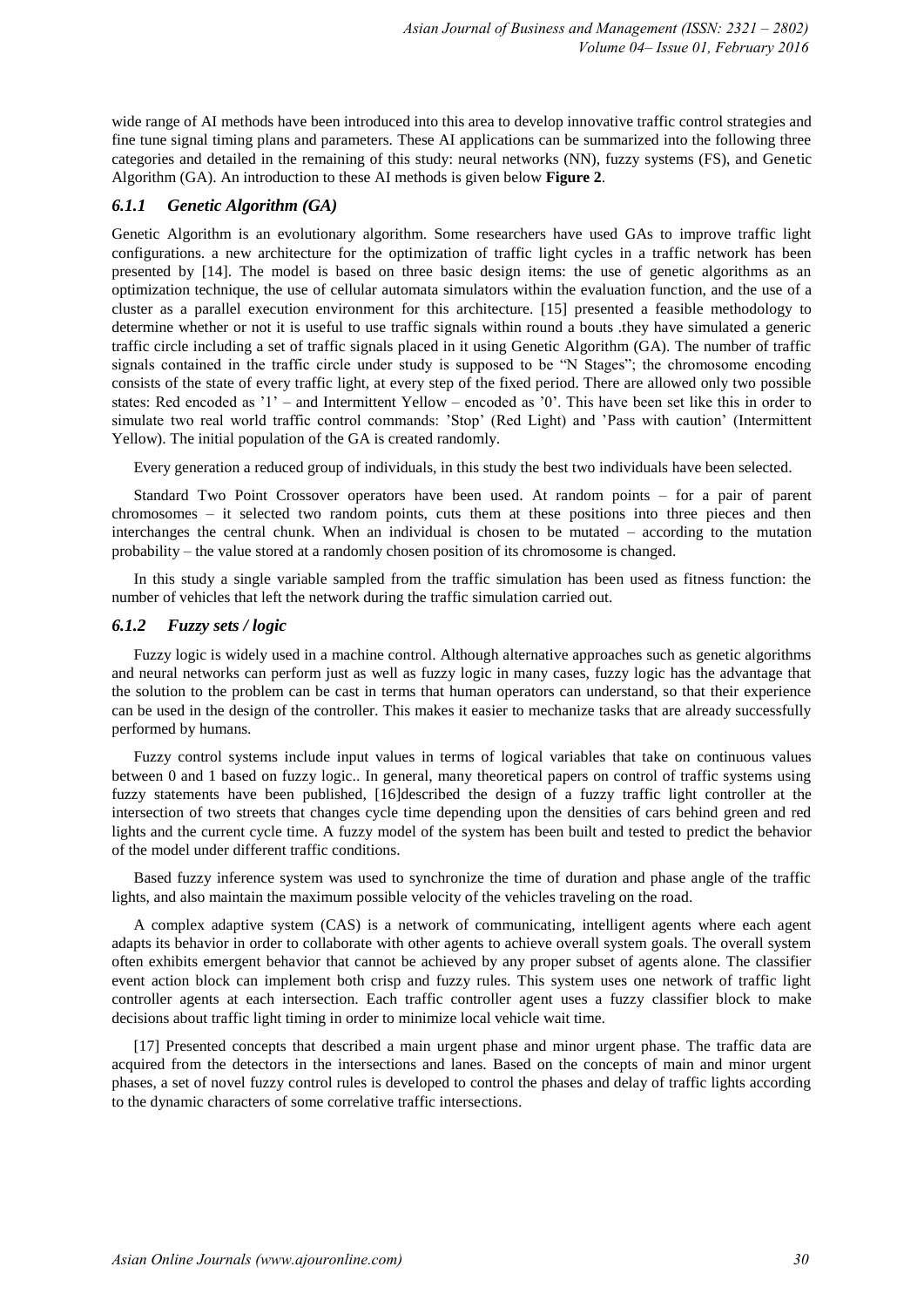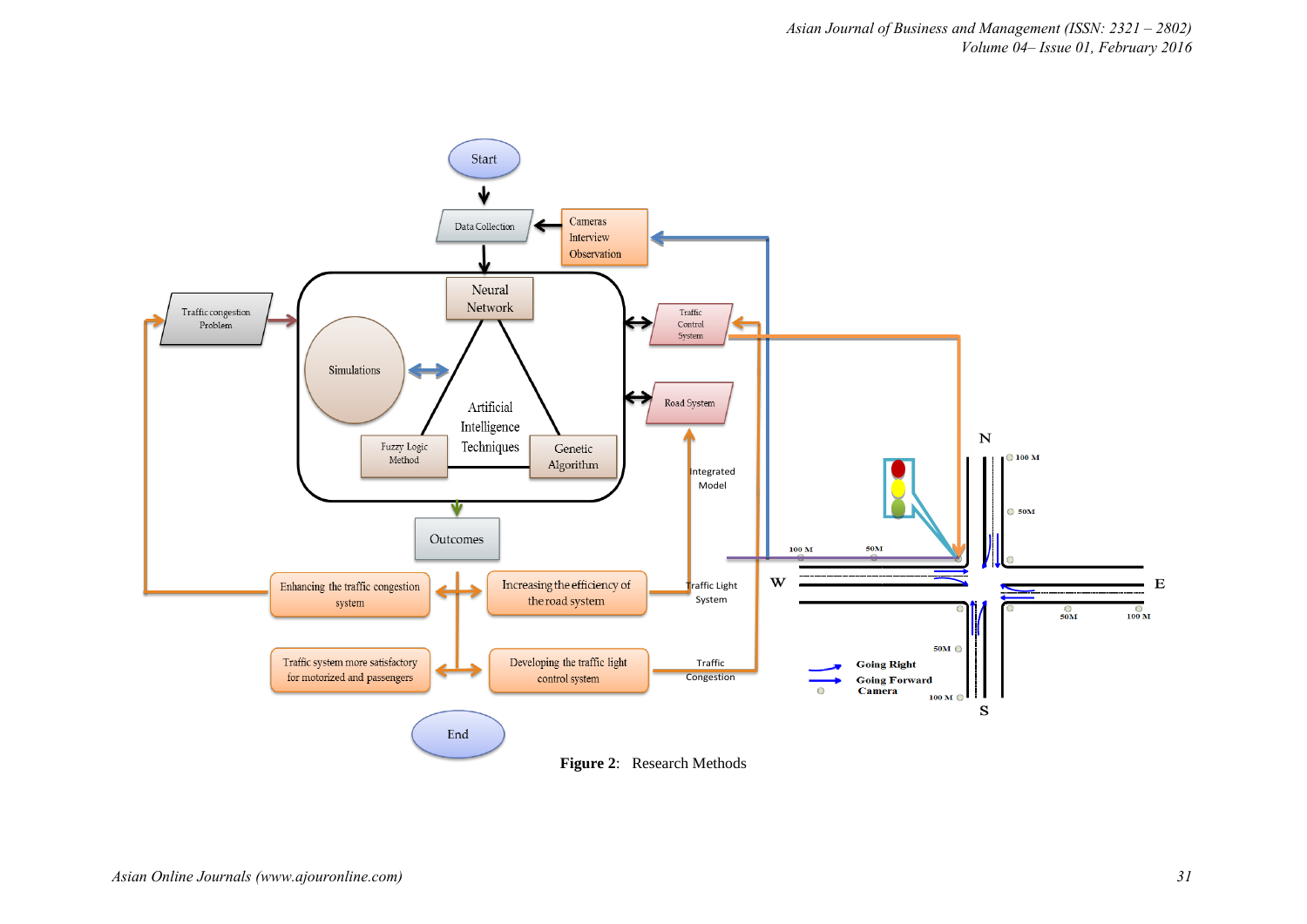An electro sensitive traffic light, using a smart agent algorithm to reduce traffic congestion and traffic accidents, was proposed by [18]. Specifically, they designed and implemented a system to create optimum traffic signals in congested conditions using smart agent algorithms. This approach antecedently created an optimal traffic cycle of passenger car units at the bottom traffic intersection. Mistakes were possible due to different car lengths, car speeds, and the length of the intersection. Therefore, this approach consequently reduced car waiting times and start-up delay times using fuzzy control of feedback data.

The weakness of all these approaches is the fact that the systems use expert system technology but do not provide any guarantee about the quality of the rules; i.e., an expert system/rule based approach is not ideal for problems that require considerable knowledge. In addition, easily creating and modifying rules can destroy any system. A knowledgeable user can add no value rules or rules that conflict with existing ones.

#### *6.1.3 Neural Network*

Traffic light can be controlled by collecting of information about the number of passing vehicles, and processing this data. The neural network computes timing information for the control unit of the traffic lights controller on the basis of the information coming from the cameras or sensors.

The extension neural network consists of extension theory and a neural network that uses a modified extension distance (ED) to measure the similarity between data and a cluster center. ENN is another traffic light control system developed to deal with object recognition in outdoor environments [19]. In outdoor environments, lighting conditions cannot be controlled or predicted, objects can be partially occluded, and their position and orientation is not known a priori. The chosen objects are traffic or road signs, due to ease of sign maintenance and inventory in highways and cities, driver support systems and intelligent autonomous vehicles. A genetic algorithm is used for the detection step, allowing invariance localization to changes in position, scale, rotation, weather conditions, partial occlusion, and the presence of other objects of the same color. A neural network can achieve classification.[20] and [21]have presented an intelligent traffic light control method based on extension theory for crossroads. First, the number of passing vehicles and maximum passing time of one vehicle within the green light time period are measured in the main-line and sub-line of a selected crossroad. Then, the measured data are adopted to construct the extended matter-element model and accordingly the correlation degrees are calculated for recognizing the traffic flow of a standard crossroad. Some experimental results were obtained to verify the effectiveness of the proposed intelligent traffic flow control method. The diagnostic results indicated that the proposed estimated method can discriminate the traffic flow of a standard crossroad rapidly and accurately.

These researchers, however, did not take into account unexpected situations that may cause disruption in the flow of vehicles, where the ENN is used for estimation. Also, the ENN tends to be slower to train than other types of networks (e.g., a single layer neural network) for two reasons. First, a large number of iterations are needed to finish learning all the prototypes. Second, the large amount of data needs large networks. Therefore, the network size should be as small as possible to allow for efficient computations. Sometimes, reducing the size of these data sets leads to ignoring some factors that could improve the estimation process for the flow of vehicles.

#### *6.2 Simulation model*

Simulation can reflect the behavior of each individual vehicle in this case we call it microscopic, or it reflects the whole traffic system in this case we call it macroscopic. Simulation in transportation is important because it can study models too complicated for analytical or numerical treatment, can be used for experimental studies, can study detailed relations that might be lost in analytical or numerical treatment and can produce attractive visual demonstrations of present and future scenarios[22].

## **7. DATA COLLECTION METHOD**

Two methods for data collection are planned to be used as follows:

a) Observation: we can count the traffic flow during one day, in some places that suffer from traffic congestion, in order to get an actual data about transportation flow, peak hours, and bottleneck, so we can find out where is the most effected aria by traffic congestion.

b) Ultrasonic, and Image processing Vehicle Detector: Ultrasonic Vehicle detector will be are installed at 300 m intervals used to detect vehicles based on the difference in arrival time o f the waves which are reflected from vehicles and roads surface by transmitting ultrasonic wave towards roadways (Figure 3)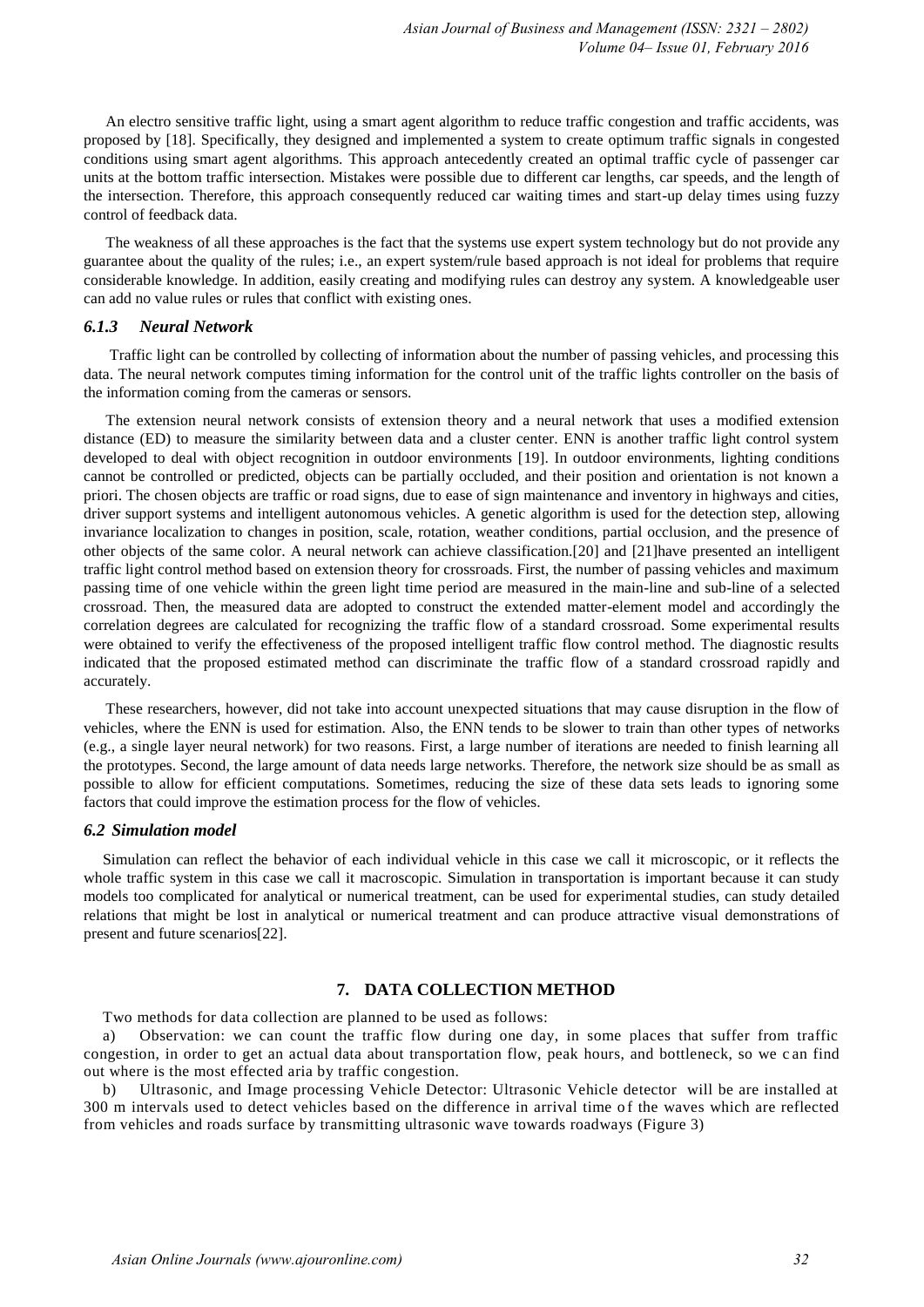

**Figure 2** Ultrasonic Vehicle detector

We also plan to use a monitoring camera installed over roads which outputs traffic flow information such as queue length in multiple lanes, volume, classification, occupancy, presence, and speed. The camera will be strategically placed in the cross-sections at the most effected aria by traffic congestion **Figure 4**. The data will be received and processed within the model to adjust traffic lights timing to optimize traffic flow in coordinated traffic lights systems.



**Figure 3** Traffic a monitoring camera **Figure 4** Intelligent Traffic Control System

# **8. EXPECTED RESULTS**

The results of the current study are expected to be as follows:

- a. Appling a new method, to enhance the traffic congestion system.
- b. The method will assist the decision makers to increase efficiency of the road system.
- c. Developing the traffic light control system by using artificial inelegance techniques.
- d. Reaching to more satisfactory traffic system to both of Motorized and passengers
	- This research is expected to be very important and beneficial for Malaysi a.

## **9. SUMMARY**

In this study, we plan to apply a new Artificial Intelligence Techniques and simulation model In order to elicit a general diagnosis for the traffic congestion problem in Kuala Lumpur and Kuantan, we will apply an integrated model using, Neural Network (NN), Fuzzy Logic (FL) , Genetic Algorithm (GA), and Simulations (SMs).

The results of this study will be reported and used to suggest and apply more efficient transportation policies with the aim of providing useful insights on traffic congestion problem, and to assist Malaysian decision makers to elaborate the best transportation policies.

## **10. REFERENCES**

[1] Department of Statistics, Malaysia Official Website, 2010-2013.